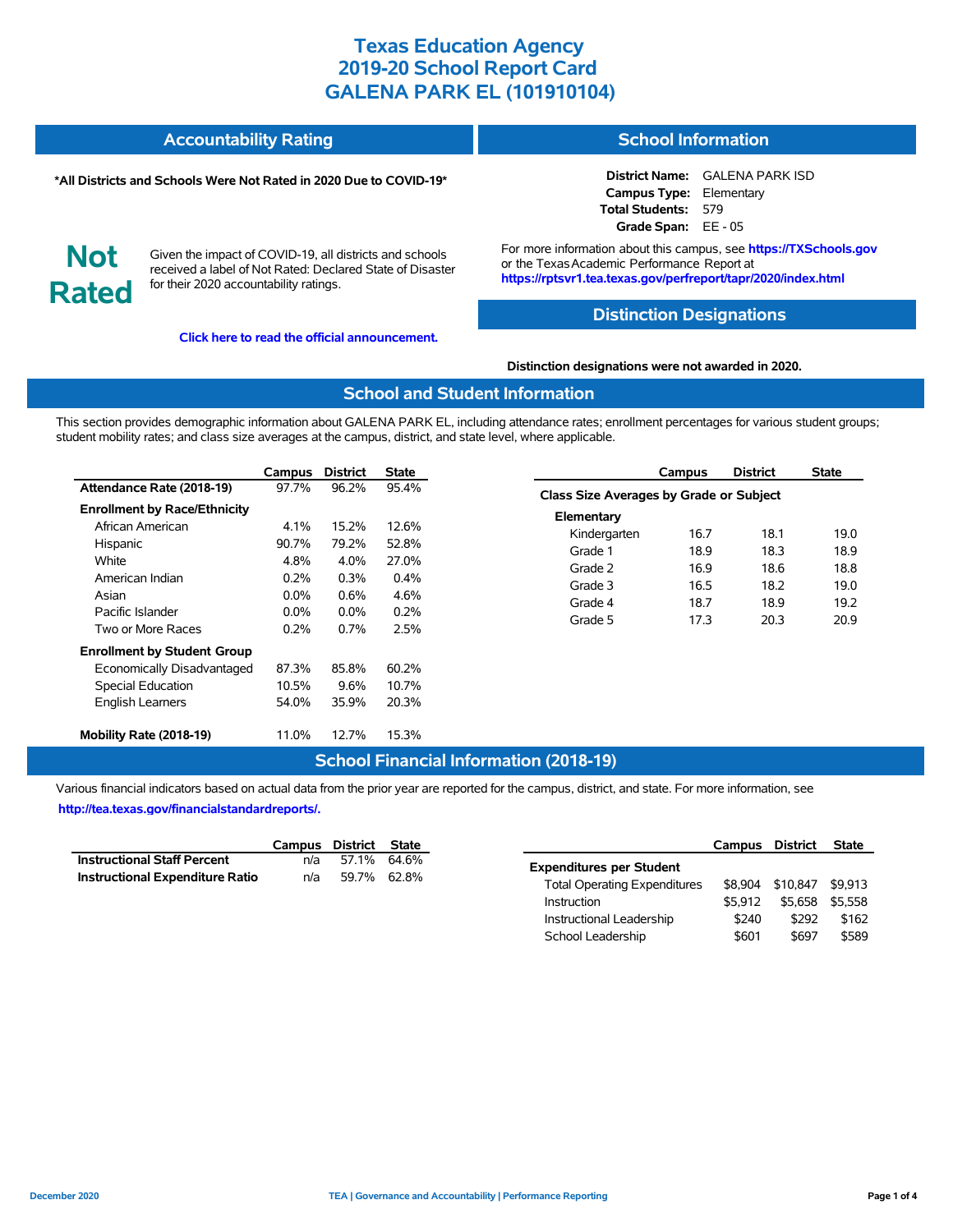### **STAAR Outcomes**

This section provides STAAR performance and Academic Growth outcomes. Academic Growth measures whether students are maintaining performance or improving from year to year. **Please note that due to the cancellation of spring 2020 State of Texas Assessments of Academic Readiness (STAAR) due to the COVID-19 pandemic, the performance of this year's report is not updated.**

|                                                                                |              |              |           |            |              |                                   |           |          |                |                 | Two or                             |               |
|--------------------------------------------------------------------------------|--------------|--------------|-----------|------------|--------------|-----------------------------------|-----------|----------|----------------|-----------------|------------------------------------|---------------|
|                                                                                |              |              |           |            | African      |                                   |           | American |                | <b>Pacific</b>  | <b>More</b>                        | Econ          |
|                                                                                |              | <b>State</b> |           |            |              | District Campus American Hispanic | White     | Indian   | Asian          | <b>Islander</b> | Races                              | <b>Disadv</b> |
| STAAR Performance Rates at Approaches Grade Level or Above (All Grades Tested) |              |              |           |            |              |                                   |           |          |                |                 |                                    |               |
| All Subjects                                                                   | 2019         | 78%          | 78%       | 77%        | 43%          | 78%                               | 79%       |          |                |                 |                                    | 77%           |
|                                                                                | 2018         | 77%          | 76%       | 76%        | 71%          | 76%                               | 77%       |          |                |                 | $\ast$                             | 76%           |
| ELA/Reading                                                                    | 2019         | 75%          | 73%       | 74%        | 38%          | 76%                               | 73%       |          |                |                 |                                    | 75%           |
|                                                                                | 2018         | 74%          | 72%       | 75%        | 86%          | 75%                               | 63%       |          |                |                 | $\ast$                             | 74%           |
| <b>Mathematics</b>                                                             | 2019         | 82%          | 84%       | 81%        | 50%          | 82%                               | 93%       |          |                |                 | $\qquad \qquad \blacksquare$       | 82%           |
|                                                                                | 2018         | 81%          | 84%       | 84%        | 64%          | 84%                               | 94%       |          |                |                 | $\ast$                             | 83%           |
| Writing                                                                        | 2019         | 68%          | 67%       | 65%        | $\ast$       | 65%                               | 67%       |          |                |                 | $\overline{a}$                     | 63%           |
|                                                                                | 2018         | 66%          | 64%       | 58%        | $\ast$       | 60%                               | $\ast$    |          |                |                 | $\overline{a}$                     | 61%           |
| Science                                                                        | 2019         | 81%          | 82%       | 80%        | *            | 83%                               | 71%       |          |                |                 | $\qquad \qquad \blacksquare$       | 82%           |
|                                                                                | 2018         | 80%          | 80%       | 77%        | 86%          | 76%                               | 86%       |          |                |                 | $\ast$                             | 76%           |
| STAAR Performance Rates at Meets Grade Level or Above (All Grades Tested)      |              |              |           |            |              |                                   |           |          |                |                 |                                    |               |
| All Subjects                                                                   | 2019         | 50%          | 46%       | 43%        | 24%          | 43%                               | 49%       |          |                |                 |                                    | 41%           |
|                                                                                | 2018         | 48%          | 44%       | 40%        | 24%          | 41%                               | 37%       |          |                |                 | $\ast$                             | 39%           |
| ELA/Reading                                                                    | 2019         | 48%          | 41%       | 35%        | 25%          | 35%                               | 40%       |          |                |                 | $\overline{\phantom{a}}$           | 33%           |
|                                                                                | 2018         | 46%          | 40%       | 37%        | 36%          | 37%                               | 38%       |          |                |                 | $\ast$                             | 36%           |
| Mathematics                                                                    | 2019         | 52%          | 53%       | 50%        | 13%          | 51%                               | 53%       |          |                |                 |                                    | 49%           |
|                                                                                | 2018         | 50%          | 50%       | 48%        | 29%          | 49%                               | 38%       |          |                |                 | $\ast$                             | 45%           |
| Writing                                                                        | 2019         | 38%          | 33%       | 35%        | $\ast$       | 32%                               | 50%       |          |                |                 | $\overline{\phantom{a}}$           | 30%           |
|                                                                                | 2018         | 41%          | 37%       | 30%        | $\ast$       | 31%                               | $\ast$    |          |                |                 | $\overline{\phantom{a}}$           | 32%           |
| Science                                                                        | 2019         | 54%          | 51%       | 51%        | $\ast$       | 52%                               | 57%       |          |                |                 | $\overline{a}$                     | 52%           |
|                                                                                | 2018         | 51%          | 45%       | 36%        | 0%           | 39%                               | 43%       |          |                |                 | $\ast$                             | 34%           |
|                                                                                |              |              |           |            |              |                                   |           |          |                |                 |                                    |               |
| STAAR Performance Rates at Masters Grade Level (All Grades Tested)             |              |              |           |            |              |                                   |           |          |                |                 |                                    |               |
| All Subjects                                                                   | 2019<br>2018 | 24%          | 18%       | 20%<br>16% | 19%<br>5%    | 20%                               | 26%       |          |                |                 | $\overline{a}$<br>$\ast$           | 19%<br>16%    |
|                                                                                |              | 22%          | 16%       |            |              | 17%                               | 9%        |          |                |                 | $\overline{a}$                     |               |
| ELA/Reading                                                                    | 2019         | 21%          | 14%       | 15%        | 25%          | 14%                               | 20%       |          |                |                 | $\ast$                             | 14%           |
|                                                                                | 2018         | 19%          | 13%       | 16%        | 7%           | 17%                               | 6%        |          |                |                 |                                    | 15%           |
| <b>Mathematics</b>                                                             | 2019         | 26%          | 25%       | 28%        | 13%          | 28%                               | 40%       |          |                |                 | $\overline{a}$<br>$\ast$           | 26%           |
|                                                                                | 2018<br>2019 | 24%          | 21%<br>9% | 23%<br>7%  | 7%<br>$\ast$ | 25%                               | 19%<br>0% |          |                |                 | $\overline{a}$                     | 23%<br>7%     |
| Writing                                                                        |              | 14%          |           |            | $\ast$       | 7%                                | $\ast$    |          |                |                 |                                    |               |
|                                                                                | 2018         | 13%          | 9%        | 2%         | $\ast$       | 2%                                |           |          |                |                 | $\overline{a}$                     | 2%            |
| Science                                                                        | 2019         | 25%          | 18%       | 22%        |              | 22%                               | 29%       |          |                |                 | $\overline{\phantom{a}}$<br>$\ast$ | 23%<br>9%     |
|                                                                                | 2018         | 23%          | 15%       | 9%         | 0%           | 11%                               | 0%        |          | $\overline{a}$ | $\overline{a}$  |                                    |               |
| <b>Academic Growth Score (All Grades Tested)</b>                               |              |              |           |            |              |                                   |           |          |                |                 |                                    |               |
| <b>Both Subjects</b>                                                           | 2019         | 69           | 69        | 72         | 75           | 72                                | 65        |          |                |                 |                                    | 70            |
|                                                                                | 2018         | 69           | 69        | 72         | 86           | 71                                | 75        |          |                |                 | $\ast$                             | 72            |
| ELA/Reading                                                                    | 2019         | 68           | 66        | 67         | $\ast$       | 69                                | 50        |          |                |                 |                                    | 65            |
|                                                                                | 2018         | 69           | 68        | 73         | 83           | 72                                | 73        |          |                |                 | $\ast$                             | 73            |
| <b>Mathematics</b>                                                             | 2019         | 70           | 72        | 75         | $\ast$       | 75                                | 81        |          |                |                 |                                    | 75            |
|                                                                                | 2018         | 70           | 71        | 71         | 89           | 69                                | 77        |          |                |                 | $\ast$                             | 70            |

? Indicates that the data for this item were statistically improbable or were reported outside a reasonable range.<br>- Indicates zero observations reported for this group.<br>\* Indicates results are masked due to small numbers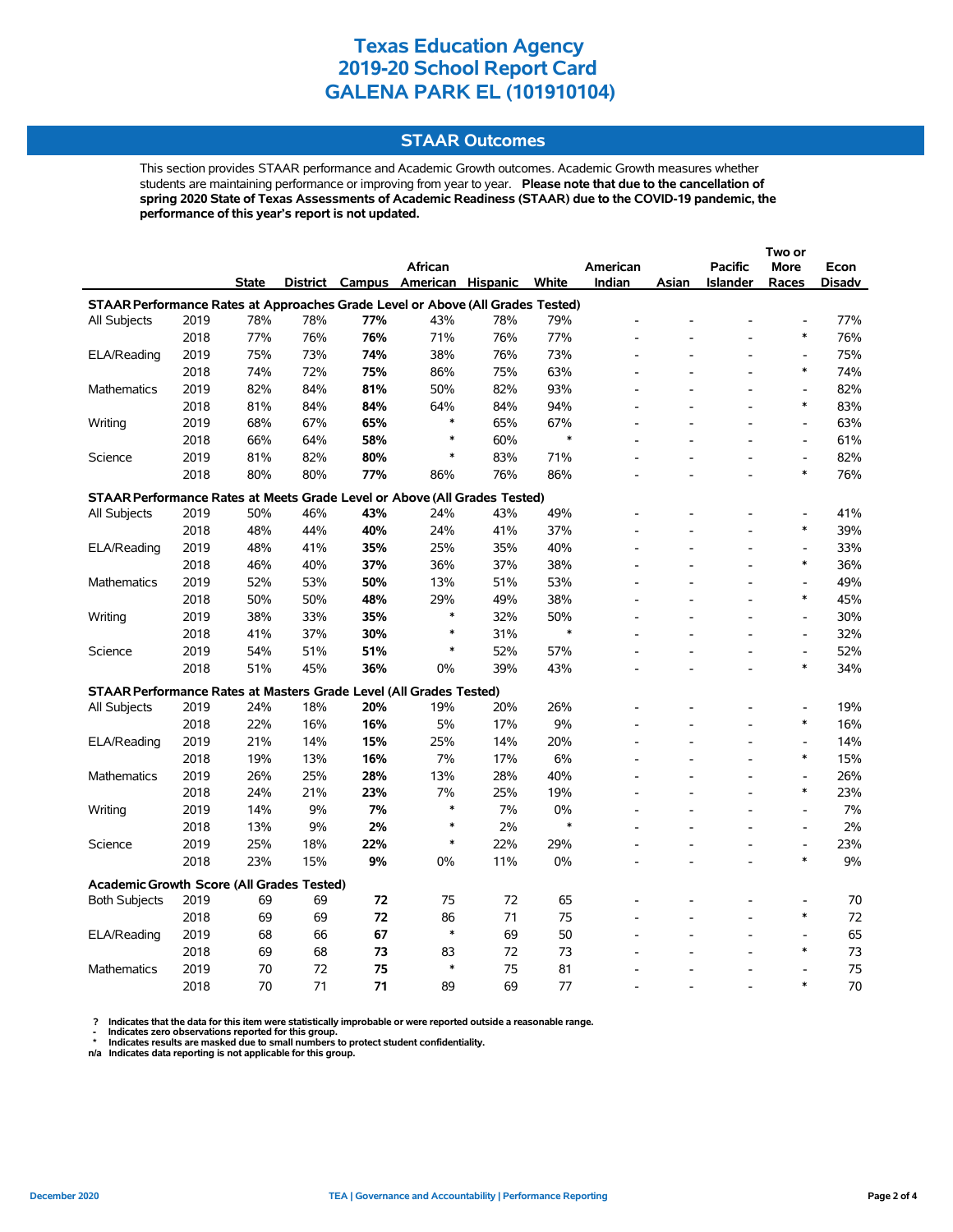### **Prior-Year Non-Proficient and Student Success Initiative STAAR Outcomes**

Progress of Prior-Year Non-Proficient Students shows STAAR performance rates for students who did not perform satisfactorily in 2017-18 but did in 2018-19. Student Success Initiative shows rates related to the requirement for students to demonstrate proficiency on the reading and mathematics STAAR in grades 5 and 8. **Please note that due to the cancellation of spring 2020 State of Texas Assessments of Academic Readiness (STAAR) due to the COVID-19 pandemic, this year's report is not updated.**

|                                      |              |                 |                                                       |                                                                       |                 |        |          | Two or |                 |             |               |
|--------------------------------------|--------------|-----------------|-------------------------------------------------------|-----------------------------------------------------------------------|-----------------|--------|----------|--------|-----------------|-------------|---------------|
|                                      |              |                 |                                                       | African                                                               |                 |        | American |        | <b>Pacific</b>  | <b>More</b> | Econ          |
|                                      | <b>State</b> | <b>District</b> | Campus                                                | American                                                              | <b>Hispanic</b> | White  | Indian   | Asian  | <b>Islander</b> | Races       | <b>Disadv</b> |
|                                      |              |                 | <b>Progress of Prior-Year Non-Proficient Students</b> |                                                                       |                 |        |          |        |                 |             |               |
| Sum of Grades 4-8                    |              |                 |                                                       |                                                                       |                 |        |          |        |                 |             |               |
| Reading                              |              |                 |                                                       |                                                                       |                 |        |          |        |                 |             |               |
| 2019                                 | 41%          | 42%             | 40%                                                   | ∗                                                                     | 40%             | $\ast$ |          |        |                 |             | 40%           |
| 2018                                 | 38%          | 39%             | 36%                                                   | *                                                                     | 33%             | $\ast$ |          |        |                 |             | 38%           |
| <b>Mathematics</b>                   |              |                 |                                                       |                                                                       |                 |        |          |        |                 |             |               |
| 2019                                 | 45%          | 50%             | 46%                                                   | ∗                                                                     | 44%             | $\ast$ |          |        |                 |             | 48%           |
| 2018                                 | 47%          | 55%             | 50%                                                   | ∗                                                                     | 52%             | ∗      |          |        |                 | $\ast$      | 52%           |
| <b>Students Success Initiative</b>   |              |                 |                                                       |                                                                       |                 |        |          |        |                 |             |               |
| <b>Grade 5 Reading</b>               |              |                 |                                                       |                                                                       |                 |        |          |        |                 |             |               |
|                                      |              |                 |                                                       | Students Meeting Approaches Grade Level on First STAAR Administration |                 |        |          |        |                 |             |               |
| 2019                                 | 78%          | 73%             | 74%                                                   | *                                                                     | 75%             | 67%    |          |        |                 |             | 76%           |
|                                      |              |                 | Students Requiring Accelerated Instruction            |                                                                       |                 |        |          |        |                 |             |               |
| 2019                                 | 22%          | 27%             | 26%                                                   | *                                                                     | 25%             | 33%    |          |        |                 |             | 24%           |
| <b>STAAR Cumulative Met Standard</b> |              |                 |                                                       |                                                                       |                 |        |          |        |                 |             |               |
| 2019                                 | 86%          | 84%             | 86%                                                   | *                                                                     | 87%             | 83%    |          |        |                 |             | 87%           |
| <b>Grade 5 Mathematics</b>           |              |                 |                                                       |                                                                       |                 |        |          |        |                 |             |               |
|                                      |              |                 |                                                       | Students Meeting Approaches Grade Level on First STAAR Administration |                 |        |          |        |                 |             |               |
| 2019                                 | 83%          | 86%             | 84%                                                   |                                                                       | 86%             | 50%    |          |        |                 |             | 84%           |
|                                      |              |                 | Students Requiring Accelerated Instruction            |                                                                       |                 |        |          |        |                 |             |               |
| 2019                                 | 17%          | 14%             | 16%                                                   | $\ast$                                                                | 14%             | 50%    |          |        |                 |             | 16%           |
| <b>STAAR Cumulative Met Standard</b> |              |                 |                                                       |                                                                       |                 |        |          |        |                 |             |               |
| 2019                                 | 90%          | 91%             | 89%                                                   | *                                                                     | 89%             | 83%    |          |        |                 |             | 89%           |
|                                      |              |                 |                                                       |                                                                       |                 |        |          |        |                 |             |               |

 **? Indicates that the data for this item were statistically improbable or were reported outside a reasonable range.**

 **- Indicates zero observations reported for this group. \* Indicates results are masked due to small numbers to protect student confidentiality.**

**n/a Indicates data reporting is not applicable for this group.**